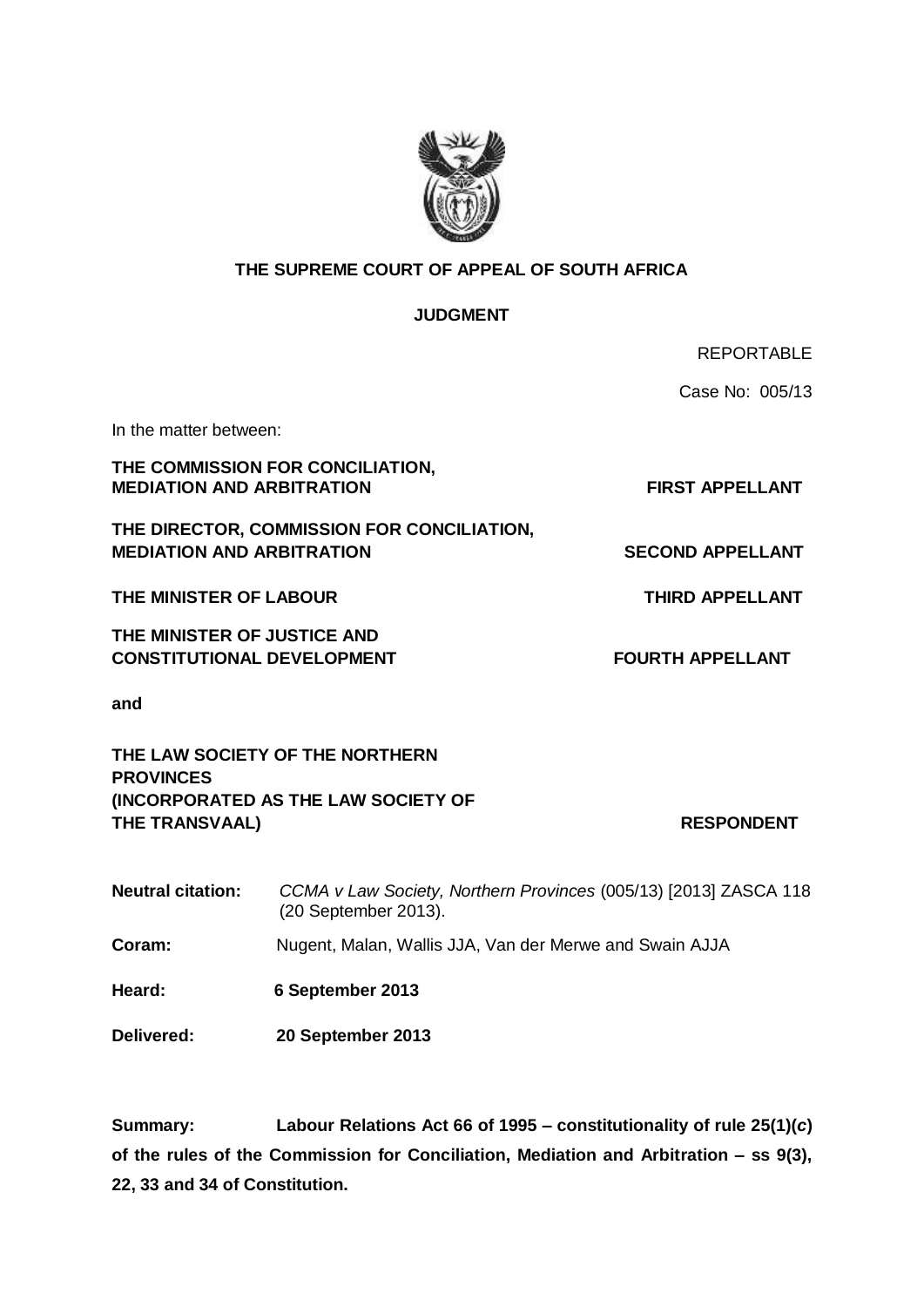## **ORDER**

**\_\_\_\_\_\_\_\_\_\_\_\_\_\_\_\_\_\_\_\_\_\_\_\_\_\_\_\_\_\_\_\_\_\_\_\_\_\_\_\_\_\_\_\_\_\_\_\_\_\_\_\_\_\_\_\_\_\_\_\_\_\_\_\_\_\_\_\_\_\_\_\_**

**\_\_\_\_\_\_\_\_\_\_\_\_\_\_\_\_\_\_\_\_\_\_\_\_\_\_\_\_\_\_\_\_\_\_\_\_\_\_\_\_\_\_\_\_\_\_\_\_\_\_\_\_\_\_\_\_\_\_\_\_\_\_\_\_\_\_\_\_\_\_\_\_**

**On appeal from:** North Gauteng High Court, Pretoria (Tuchten J sitting as court of first instance).

- 1. The appeal is upheld with costs including the costs of two counsel.
- 2. The order of the court below is set aside and replaced with the following: ‗The application is dismissed with costs including the costs of two counsel.'

# **JUDGMENT**

**\_\_\_\_\_\_\_\_\_\_\_\_\_\_\_\_\_\_\_\_\_\_\_\_\_\_\_\_\_\_\_\_\_\_\_\_\_\_\_\_\_\_\_\_\_\_\_\_\_\_\_\_\_\_\_\_\_\_\_\_\_\_\_\_\_\_\_\_\_\_\_\_\_**

**\_\_\_\_\_\_\_\_\_\_\_\_\_\_\_\_\_\_\_\_\_\_\_\_\_\_\_\_\_\_\_\_\_\_\_\_\_\_\_\_\_\_\_\_\_\_\_\_\_\_\_\_\_\_\_\_\_\_\_\_\_\_\_\_\_\_\_\_\_\_\_\_\_**

**MALAN J** (Nugent, Wallis JJA and Van der Merwe and Swain AJJA concurring):

[1] This appeal is concerned with the constitutionality of rule 25(1)(*c*) of the rules for the conduct of proceedings before the Commission for Conciliation, Mediation and Arbitration (CCMA), $1$  a matter that was left open by the Constitutional Court in 2009. $^2$  The subrule limits the right to legal representation in CCMA arbitration proceeedings concerning the fairness of dismissals for misconduct or incapacity and subjects it to the discretion of the commissioner, unless the commissioner and all the parties consent. Tuchten J in the North Gauteng High Court declared the subrule to be unconstitutional and invalid but suspended the declaration of invalidity for a period of 36 months to enable the parties to consider and promulgate a new subrule. He made no order as to costs. The appeal is with his leave.

#### Basis of the application

 $\overline{a}$ 

[2] The application of the Law Society of the Northern Provinces was based on the grounds that the subrule unfairly discriminated against legal practitioners<sup>3</sup> in violation of s 9(3) of the Constitution and the provisions of the Promotion of Equality

<sup>&</sup>lt;sup>1</sup> Rules for the Conduct of Proceedings before the CCMA, GN R1448, GG 25515, 10 October 2003. <sup>2</sup> *Netherburn Engineering CC t/a Netherburn Ceramics v Mudau NO & others* 2010 (2) SA 269 (CC) paras 9 and 13.

<sup>3</sup> A legal practitioner is ‗any person admitted to practise as an advocate or an attorney in the Republic' (s 213 of the Labour Relations Act 66 of 1995 (the LRA). See *Netherburn Engineering CC t/a Netherburn Ceramics v Mudau NO & others* [2009] 4 BLLR 299 (LAC) para 27 per Musi JA.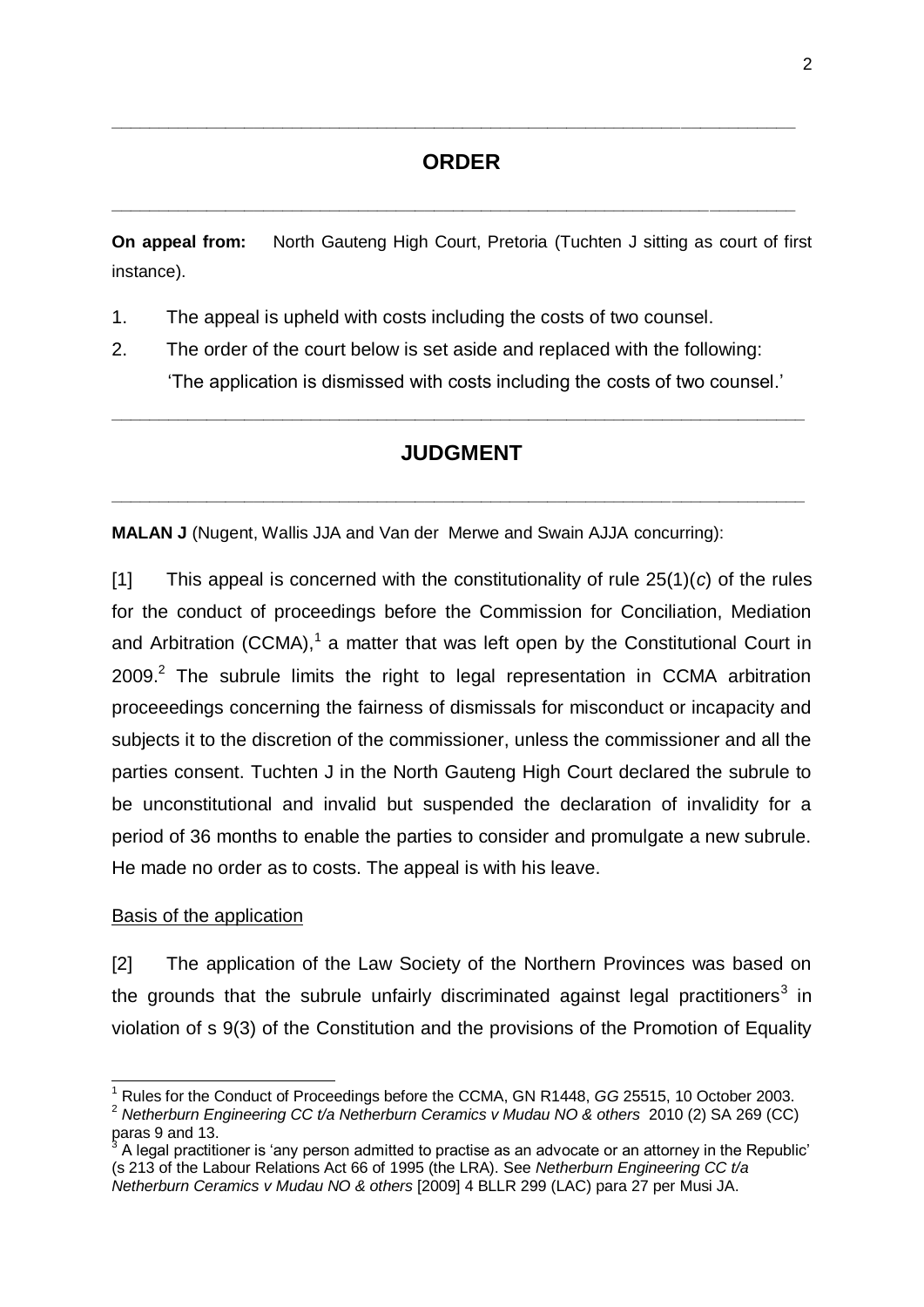and Prevention of Unfair Discrimination Act 4 of 2000 (the Equality Act); that it infringed s 22 of the Constitution which guarantees every person the right to choose his or her trade, occupation and profession freely; and that the exclusion of legal representation infringed s 34 of the Constitution which ensures that every person has the right to have any dispute that can be resolved by the application of law resolved in a fair public hearing before a court or another independent and impartial tribunal or forum. It was further contended that legal representation was denied in CCMA arbitrations on the basis that they were of an administrative nature. In fact, the Law Society submitted, these proceedings were more akin to judicial proceedings. Following this, the further submission was made that s 3(3) of the promotion of Administrative Justice Act 3 of 2000 (PAJA) was irrelevant in determining the constitutionality of the subrule.

[3] A right to legal representation exists for the benefit and protection of litigants. In this case the Law Society does not purport to be pursuing the interests of those who use the services of the CCMA. Indeed, there is not the slightest suggestion in its papers that the restriction on the right to legal representation causes hardship to or has operated to the prejudice of those affected by it. Nor is there any suggestion that the major parties concerned with labour disputes – employers' organisations and trade unions – support the application of the Law Society. The sole concern of the Law Society in bringing this litigation is that the subrule denies work to its members. Nothing in the Constitution nor any decided cases suggests that lawyers have a right to receive business. Where they receive business through the operation of the courts or other tribunals that is because their clients have a right to employ their services and not because they have a right to provide them.

#### Rule 25

[4] Rule 25 provides as follows:

‗Representation before the commission.—(1) (*a*) In conciliation proceedings a party to the dispute may appear in person or be represented only by—

(1) a director or employee of that party and if a close corporation also a member thereof; or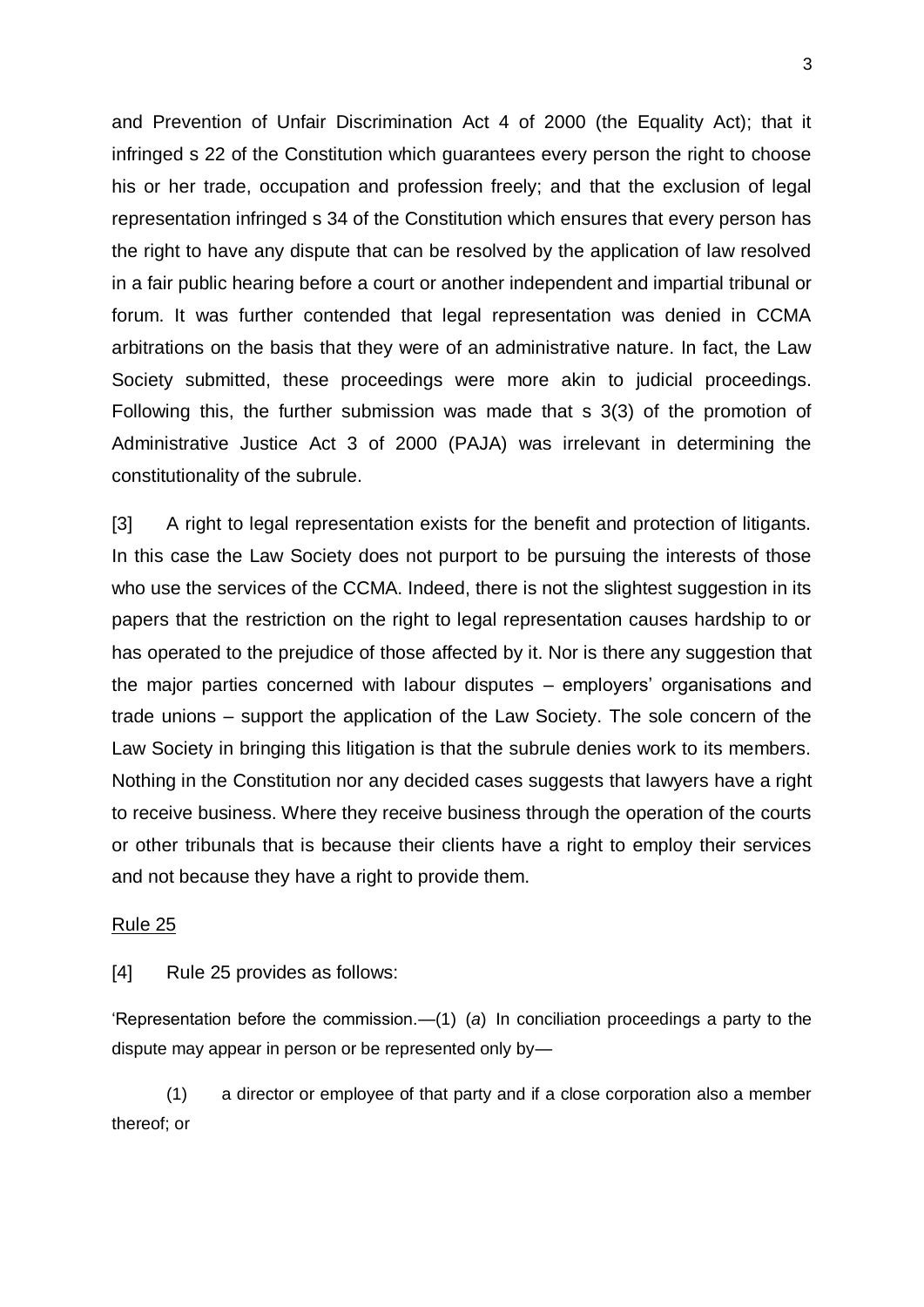(2) any member, office bearer or official of that party's registered *trade union* or registered employers' organisation.

(*b*) In any arbitration proceedings, a party to the dispute may appear in person or be represented only by:

(1) a legal practitioner;

(2) a director or employee of that party and if a close corporation also a member thereof; or

(3) any member, office-bearer or official of that party's registered *trade union* or a registered employers' organisation.

(*c*) If the dispute being arbitrated is about the fairness of a dismissal and a party has alleged that the reason for the dismissal relates to the employee's conduct or capacity, the parties, despite subrule 1 (*b*), are not entitled to be represented by a legal practitioner in the proceedings unless—

(1) the commissioner and all the other parties consent;

(2) the commissioner concludes that it is unreasonable to expect a party to deal with the dispute without legal representation, after considering—

(*a*) the nature of the questions of law raised by the dispute;

(b) the complexity of the dispute;

(*c*) the public interest; and

(*d*) the comparative ability of the opposing parties or their representatives to deal with the dispute.

(2) If the party to the dispute objects to the representation of another party to the dispute or the commissioner suspects that the representative of a party does not qualify in terms of this rule, the commissioner must determine the issue.

(3) The commissioner may call upon the representative to establish why the representative should be permitted to appear in terms of this Rule.

(4) A representative must tender any documents requested by the commissioner in terms of subrule (3), including constitutions, payslips, contracts of employment, documents and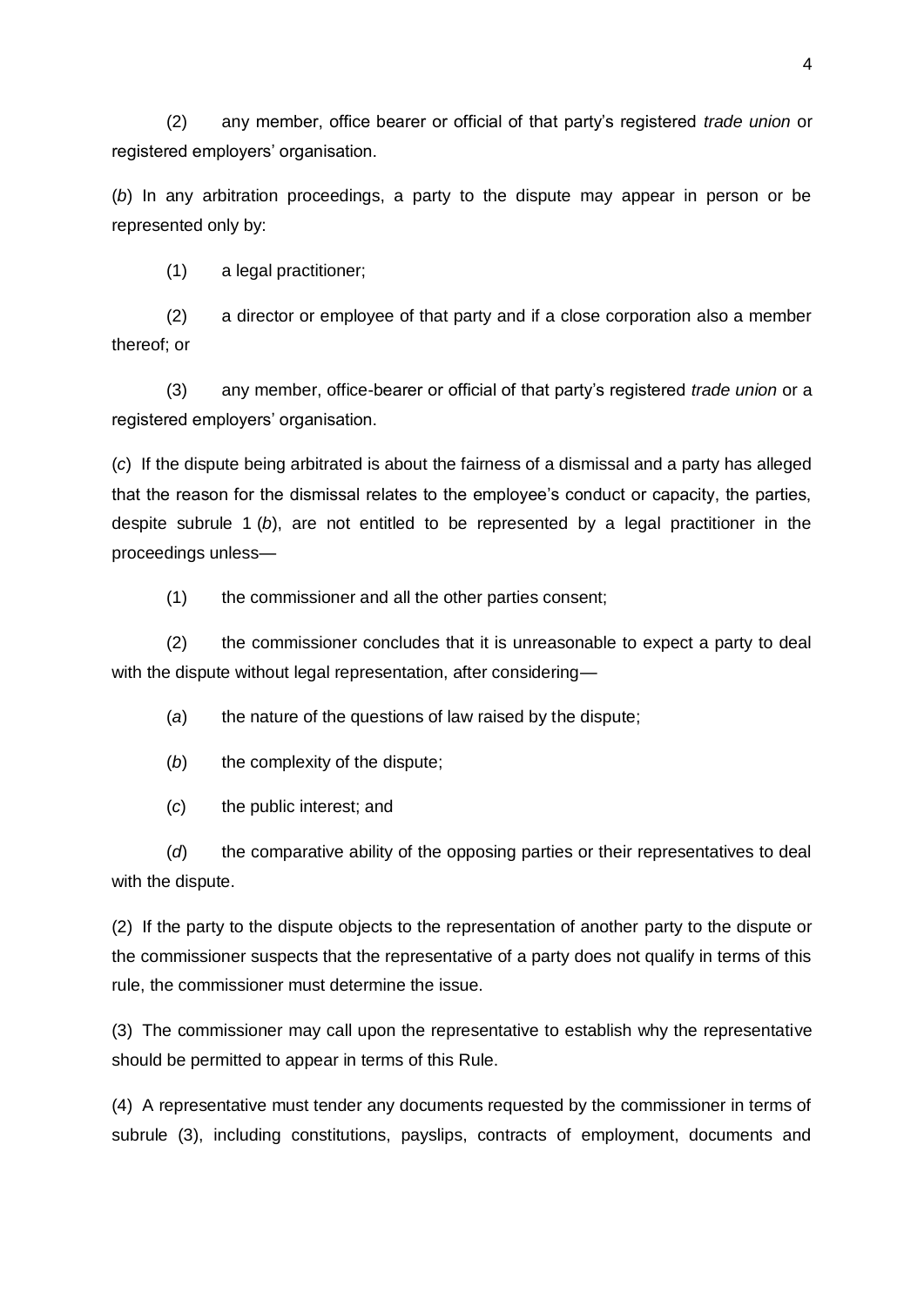forms, recognition agreements and proof of membership of a trade union or employers' organisation.'

The effect of these provisions is that in *conciliation* proceedings legal representation is not allowed at all. The reason is obvious: conciliation is not coercive. In *arbitration* proceedings, however, legal representation is permitted on an unqualified basis except where the dispute is concerned with the fairness of dismissals for misconduct or incapacity. But legal representation (as opposed to representation by other representatives such as trade union officials) is not excluded in the latter cases altogether and it is permitted in the circumstances set out in rule 25(1)(*c*)(1) and (2), that is, where the Commissioner and all parties consent; or the Commissioner is of the view that it is unreasonable to expect a party to proceed without legal representation after taking account of the factors referred to, including the complexity of the matter and the comparative ability of the parties or their representatives to deal with the dispute.

#### The CCMA

-

[5] The CCMA plays a central role in the resolution of labour disputes. During the year ending March 2011 154 279 referrals were made to it.<sup>4</sup> It was established by s 112 of the LRA on 1 Janaury 1996. It is an independent organisation (s 113) with jurisdiction throughout the Republic (s 114). Its primary functions are to resolve, through conciliation, disputes referred to it (s 115(1)(*a*)), and to arbitrate disputes that remain unresolved (s  $115(1)(b)$ ). The commissioners, who must be 'adequately qualified persons' (s 117), have wide powers to resolve a dispute (s 142) and –

‗may conduct the arbitration in a manner that the commissioner considers appropriate in order to determine the *dispute* fairly and quickly, but must deal with the substantial merits of the *dispute* with the minimum of legal formalities' (s 138(1) of the LRA).<sup>5</sup>

A party to a dispute may, subject to the commissioner's discretion, give evidence, call witnesses, cross-examine the other party's witnesses and address concluding argument to the commissioner (s 138(2)). Within fourteen days of the conclusion of the arbitration the commissioner must issue an arbitration award 'with brief reasons'

<sup>4</sup> Andrew Levy and Tanya Venter (eds) *The Dispute Resolution Digest 2012 Tokiso Dispute Settlement* (2012) at 23.

<sup>5</sup> *Sidumo & another v Rustenburg Platinum Mines Ltd & others* 2008 (2) SA 24 (CC) para 85.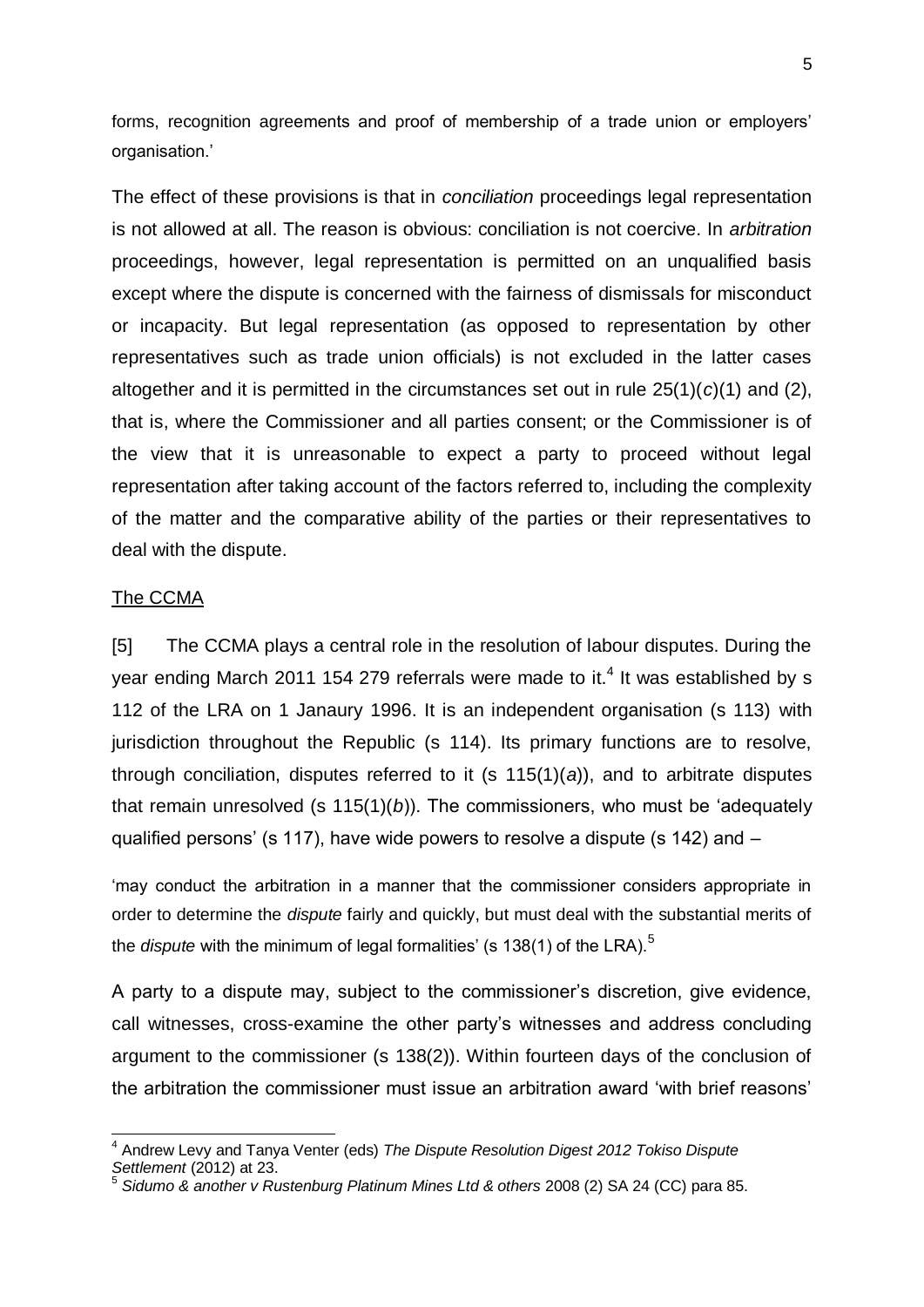(s 138(7)(*a*)). A settlement agreement may be made an arbitration award (s 142A). An arbitration award issued by a commissioner is final and binding and may be enforced as if it were an order of the Labour Court (s 143(1) but may be reviewed (s 145).

## Judgment of the court below

 $\overline{a}$ 

[6] Tuchten J found in favour of the Law Society, although his judgment is not primarily based on the causes of action articulated in the founding papers. He rather based his judgment on the principle of legality, which was not expressly relied upon by the Law Society, and a perceived inconsistency between the subrule and s 3(3) of PAJA. The principle of legality, $6$  he said, required the exercise of public power to be lawful. It must be neither arbitrary nor irrational. The rules of the CCMA themselves, the framing of which is an example of an administrative decision,<sup>7</sup> must be rational. But, he continued, it did not follow that a rule or other administrative decision may be set aside if it was imperfect or if its purpose could have been achieved in a better way. Only when the decision, on a consideration of the reasons for it, was such that no reasonable person could have taken it will it be set aside for irrationality.

[7] He considered the subrule to be irrational and arbitrary and did not accept any of the reasons advanced by the CCMA for the exclusion of legal representation in cases of misconduct and incapacity (see below paragraphs 10 ff). He thought that the dismissal of an employee was always a serious matter for the employee. Nor did he accept the evidence that the presence of lawyers within the arbitration process would often lead to obfuscation, unnecessary complication of the issues and time wasting. Although this may occur, he thought that the solution was to appoint presiding officers who could deal appropriately with such conduct. In the vast majority of cases, he said, lawyers contributed to the efficient and speedy resolution of disputes. He disagreed with the view $8$  that the commissioner could determine beforehand whether a matter was complex and allow representation accordingly. Frequently, Tuchten J said, a matter which appeared to be simple turned out to be

<sup>&</sup>lt;sup>6</sup> See Judicial Service Commission & another v Cape Bar Council & another 2013 (1) SA 170 (SCA) para 21.

<sup>7</sup> See *Minister of Health & another v New Clicks South Africa (Pty) Ltd & others (Treatment Action Campaign & another as Amici Curiae)* 2006 (2) SA 311 (CC) para 135.

<sup>8</sup> Musi JA in *Netherburn Engineering CC t/a Netherburn Ceramics v Mudau NO & others* [2009] 4 BLLR 299 (LAC) para 38.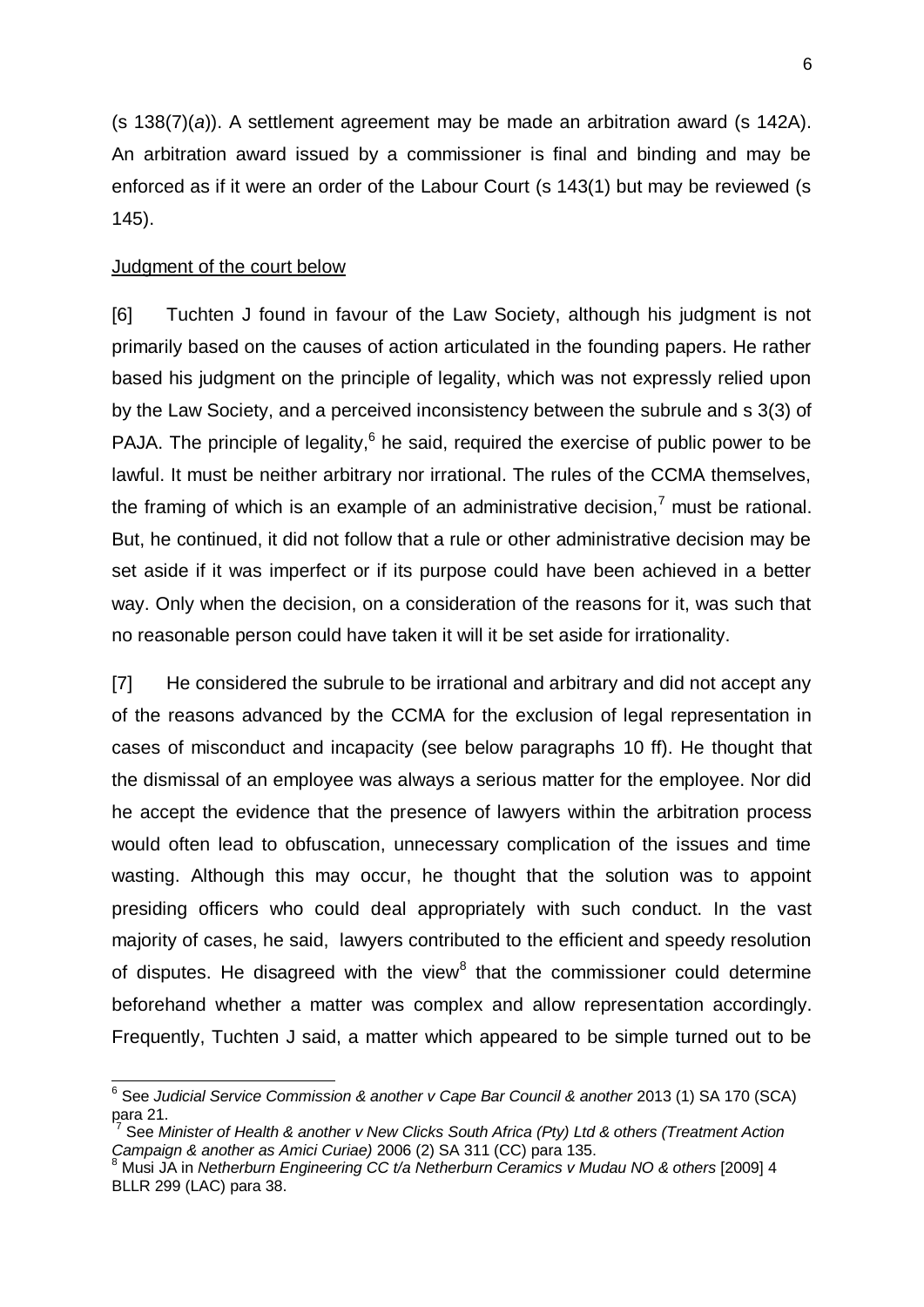complex. Nor did he accept that one could determine *a priori* that one category of cases was not complex irrespective of the merits of the individual matters and provide in general for the exclusion of legal representation in them. The court below was urged not to fix things that were not broken. Despite the weighty considerations underlying the subrule and its application since 1995, he nevertheless found it to be arbitrary and irrational.

[8] Tuchten J further held, although it was not contended by the Law Society, that rule 25(1)(*c*) was inconsistent with s 3(3)(*a*) of PAJA which provides:

‗In order to give effect to the right to procedurally fair administrative action, an administrator may, in his or her or its discretion, also give a person referred to in subsection (1) an opportunity to –

*(a)* obtain assistance and, in serious or complex cases, legal representation ...'

Tuchten J found that the subrule did not, as does s 3(3)(*a*) of PAJA, confer a discretion in a serious case which is not also a complex case. The subrule also, so he said, impermissibly trenched upon the discretion conferred by s 3(3)(*a*) of PAJA in relation to serious cases.

[9] He dismissed as irrelevant the argument that a change in the subrule to allow legal representation would significantly increase the work load of the CCMA and impair its ability to perform its core functions. Nor did he consider the effect of his order and its implications for, for example, legal aid. No evidence of the cost and other implications was in fact placed before him. In the result, Tuchten J found that the appellants had not established that the limitation of the right to legal representation was reasonable and justifiable. The limitation, he found, was arbitrary. It was irrational to draw a distinction between the different types of disputes on the basis that the bulk of arbitrations involved cases of dismissal for misconduct or incapacity. As I will show, he misconstrued the test for rationality and conflated it with an inquiry in terms of s 36 of the Constitution.

#### Historical context

[10] Section 115(2A)(k) empowers the CCMA to regulate in its rules 'the right of any person or category of persons to represent any party in any conciliation or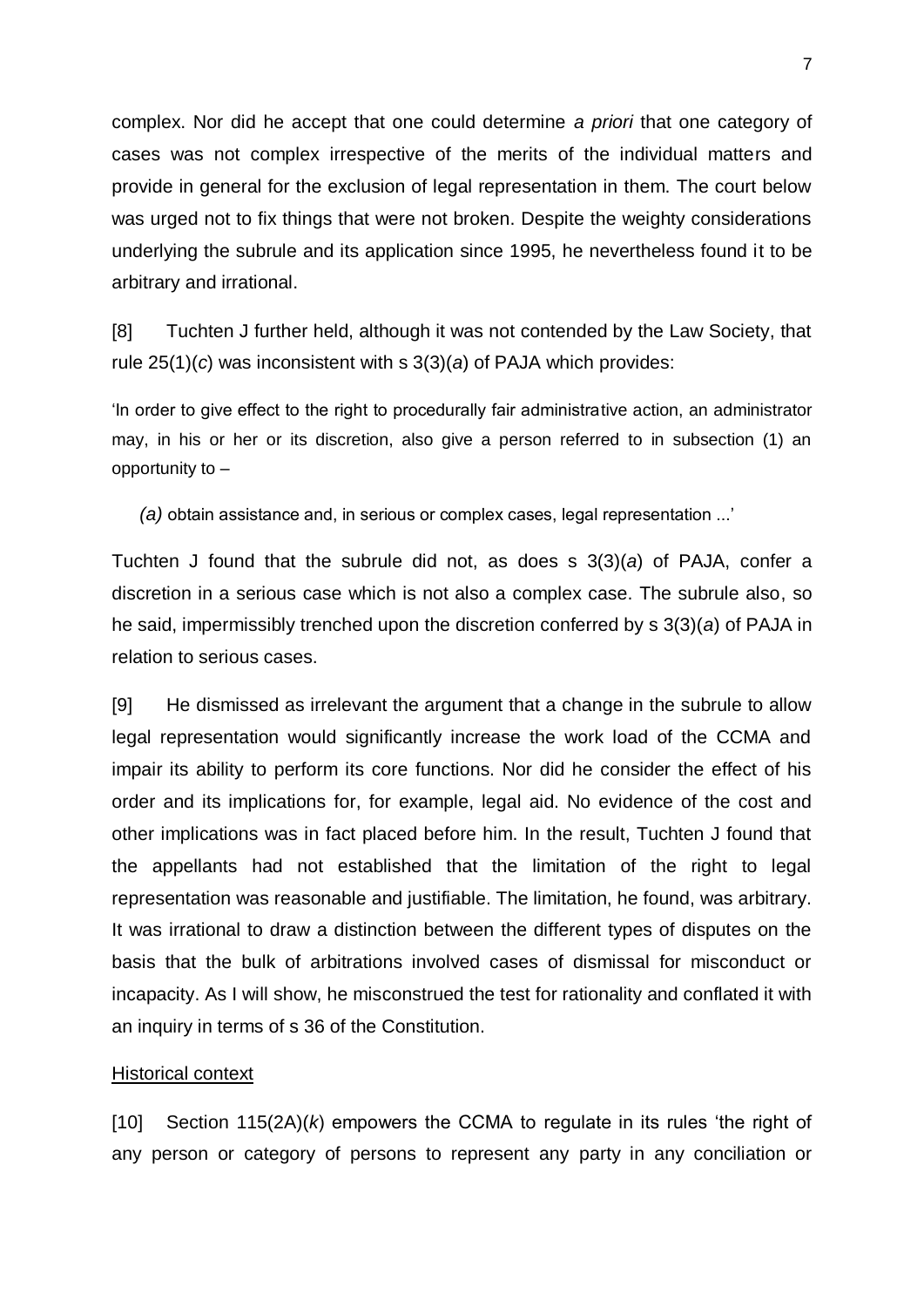arbitration proceedings'. Rule 25 was enacted pursuant to this power. Its precursors, ss 138(4) and 140(1) of the LRA, were repealed by s 12 of Labour Relations Amendment Act 12 of 2002 but were in materially similar form as rule 25(1)(*b*) and (c) of the rules of the CCMA.<sup>9</sup> Transitional provisions were provided for in item 27 of Part H of Schedule 7 to the LRA.

[11] The historical context of the subrule is described by Ms Nerine Beverlee Kahn, the director of the CCMA in her answering affidavit. Rule 25(1)(*b*) and (*c*) and its precursors came about as part of the process of establishing a new labour dispensation. The process is described in the Explanatory Memorandum prepared by the Ministerial Legal Task Team in January 1995.<sup>10</sup> An initial draft Bill was produced by the Task Team in order to assist the social partners to reach consensus on a new labour relations dispensation for South Africa.<sup>11</sup> Kahn described the eventual passing of the LRA as 'a product of a unique and important process of social dialogue in the formulation and implementation of labour laws'.

[12] In compliance with the Republic's international obligations the National Economic, Development and Labour Council Act 35 of 1994 was enacted, and the Council established in 1995 in terms of s 2 of that Act. The Council consists of members who represent organised business, organised labour, organisations of community and development interest and the state (s 3). The Council is obliged to ‗consider all proposed labour legislation relating to labour market policy before it is introduced in Parliament' (s 5(1)(*c*)). The governing body of the CCMA inter alia consists of members nominated by the NEDLAC members representing organised labour, organised business and the state (s 116 of the LRA). The governing body makes the rules of the CCMA under the powers given by s 115(2A) of the LRA. The draft Labour Relations Bill was tabled before NEDLAC in February 1995.

[13] In the initial draft submitted to NEDLAC the Task Team had proposed significant limitations on the right of parties to be legally represented in proceedings

-

<sup>9</sup> *GN* R961, *GG* 23611 of 25 July 2002.

<sup>10</sup> Published in (1995) 16 *ILJ* 278.

<sup>11</sup> (1995) 16 *ILJ* at 280.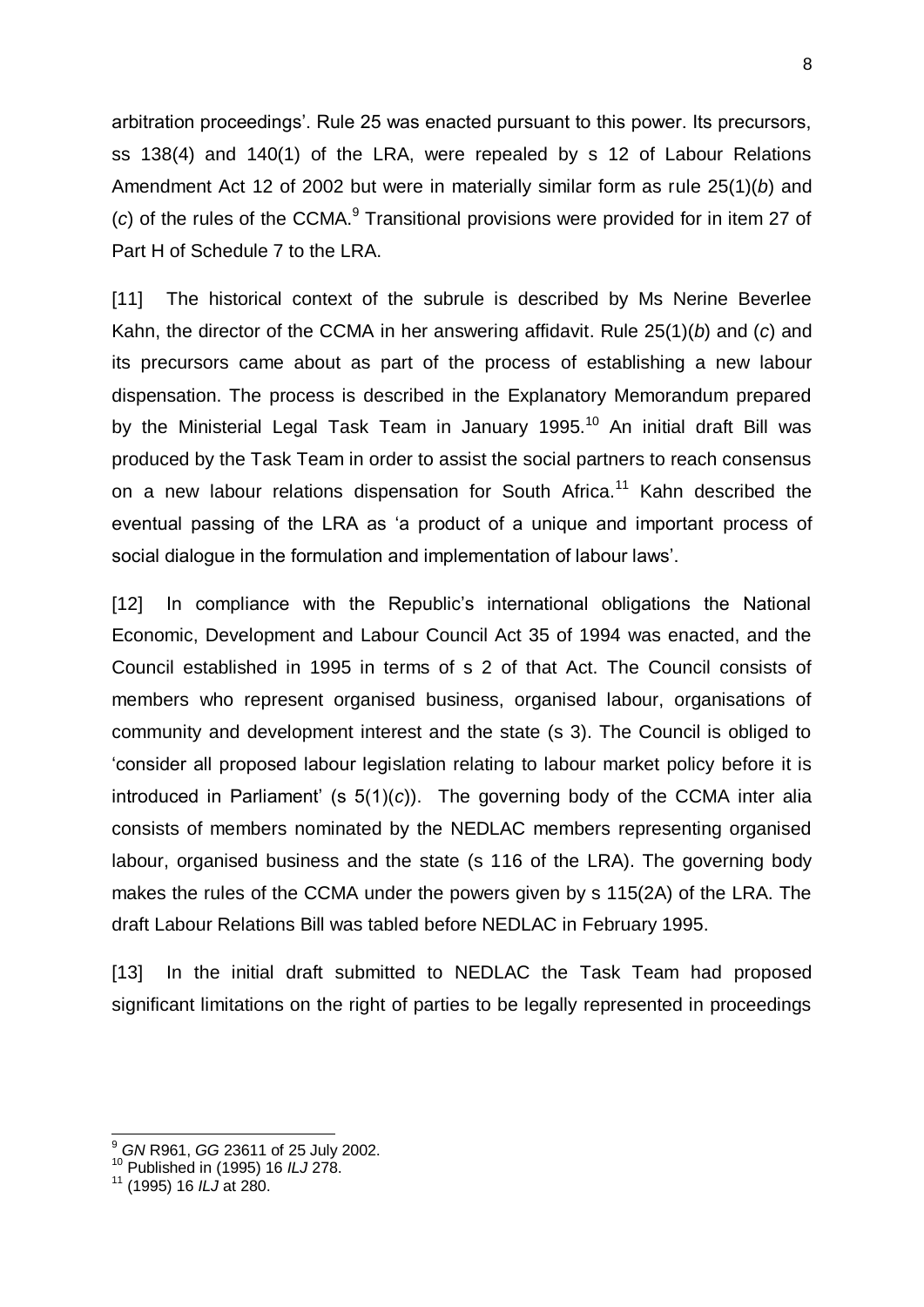before the Commission. This was motivated in the Explanatory Memorandum as follows: $12$ 

linternational research shows that our system of adjudication of unfair dismissals is probably one of the most lengthy and most expensive in the world. And yet it fails to deliver meaningful results and does not enjoy the confidence of its users. Not surprisingly, dismissals trigger a significant number of strikes.

‗The draft Bill explicitly regulates unfair dismissal and clearly states the permissible and impermissible grounds for dismissal. The procedural requirements for fair dismissal are clarified as are competent remedies. A speedy, cheap and non-legalistic procedure for the adjudication of unfair dismissal cases is provided.'

The limitation of the right to legal representation was motivated in the Explanatory Memorandum as follows: $13$ 

‗Legal representation is not permitted during arbitration except with the consent of the parties. Lawyers make the process legalistic and expensive. They are also often responsible for delaying the proceedings due to their unavailability and the approach they adopt. Allowing legal representation places individual employees and small businesses at a disadvantage because of the cost.'

[14] The parties to the NEDLAC negotiations agreed that in arbitration proceedings concerning the fairness of dismissals for misconduct or incapacity legal representation should be permitted only where circumstances justified it and that it should be in the discretion of the arbitrating commissioner whether those circumstances were present. The agreement was embodied in the now repealed s 140(1) of the LRA which was enacted in 1995. Schedule 8 to the LRA contains a Code of Good Conduct for dismissals. The subrule proceeds from the premise that the bulk of cases involving dismissal for misconduct or incapacity are less serious, in the sense of being less complex, are regulated by a code of conduct and should be adjudicated swiftly and with the minimum of legal formalities. The parties to the social compromise were in agreement that legal representation in these cases should not be required or permitted unless justified by the nature of the legal issues

<sup>12</sup> (1995) 16 *ILJ* at 285.

<sup>13</sup> (1995) 16 *ILJ* 319. For criticism, see Peter Buirski ‗The Draft Labour Relations Bill 1995 – The Case for Legal Representation at its Proposed Fora for Dispute Resolution' (1995) 16 *ILJ* 529 and Neil van Dokkum ‗Legal Representation at the CCMA' (2000) 21 *ILJ* 836.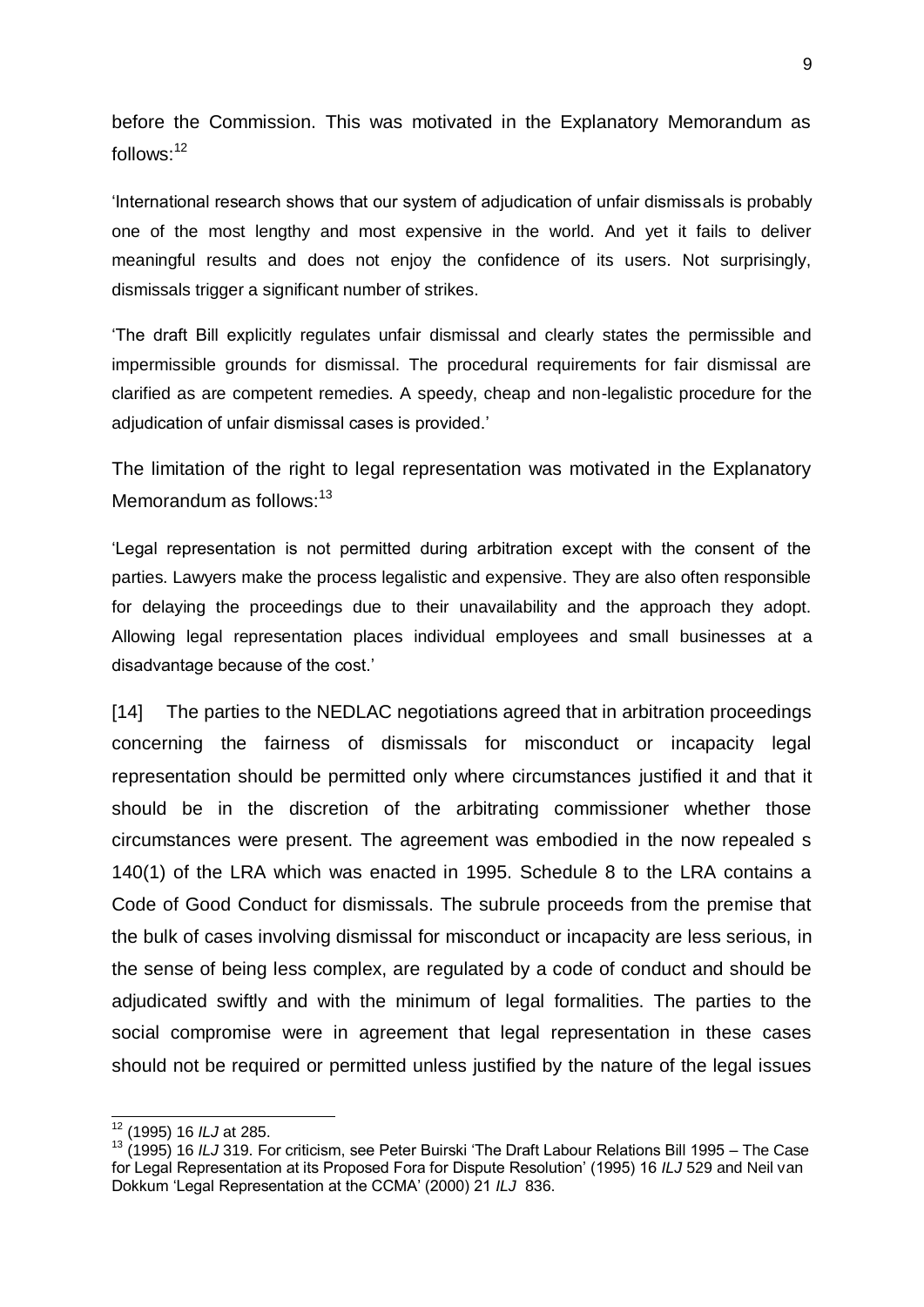that may arise, the complexity of the matter, the public interest and the comparative ability of the parties and their representatives. This was part of the system providing speedy and cheap access to redress unfair dismissals and limiting available remedies, in particular by capping compensation.<sup>14</sup>

[15] This recalls the words of Zondo JP in *Netherburn Engineering CC t/a Netherburn Ceramics v Mudau NO & others*: 15

‗Anyone who has had anything to do with our labour law and the dispute resolution system in the labour field will know that, by far, the majority of cases that affect employers and employees and that "consume" public resources are dismissal cases and most of the dismissal cases are those relating to dismissal for misconduct. The legitimate Government purpose in relation to the provision of compulsory arbitration under the Act was to provide a speedy, cheap and informal dispute-resolution system. If you failed to achieve that goal in regard to disputes concerning dismissals for misconduct, you would never achieve that goal in respect of the entire Act.

If one has a look at all the cases in which the Act provides for a right to legal representation, one will note a common denominator to the cases. That is that of all these cases occur very seldom. Indeed, they are few and far between. Furthermore, the issues that arise in most of them can be quite technical, for example, demarcations, essential services and others.

If provision was to be made for an absolute or general right to legal representation in respect of such disputes, that would make a serious contribution towards taking our new disputeresolution system in the 1995 Act back to the pre-1994 dispute-resolution system under the Labour Relations Act 28 of 1956 which had become totally untenable by the time the 1995 Act was passed. That cannot be done.'

[16] The dispute resolution system under the LRA requires that disputes under this Act first be resolved through conciliation before they can be referred to arbitration (s 133 of the LRA). The dismissal disputes that may be referred to the commission are 'automatically unfair dismissals' (s 187), dismissals based on 'operational requirements' (s 189A) and dismissals based on the employee's misconduct or incapacity (s 188). As Ms Kahn stated in her answering affidavit, dismissals of the first two kinds may give rise to more serious legal and industrial relations

<sup>&</sup>lt;sup>14</sup> An early suggestion to exclude legal representation in labour disputes was made by Paul Benjamin ‗Legal Representation in Labour Courts' (1994) 15 *ILJ* 250.

<sup>15</sup> *Netherburn Engineering CC t/a Netherburn Ceramics v Mudau NO & others* [2009] 4 BLLR 299  $(LAC)$  paras 44, 45 and 46.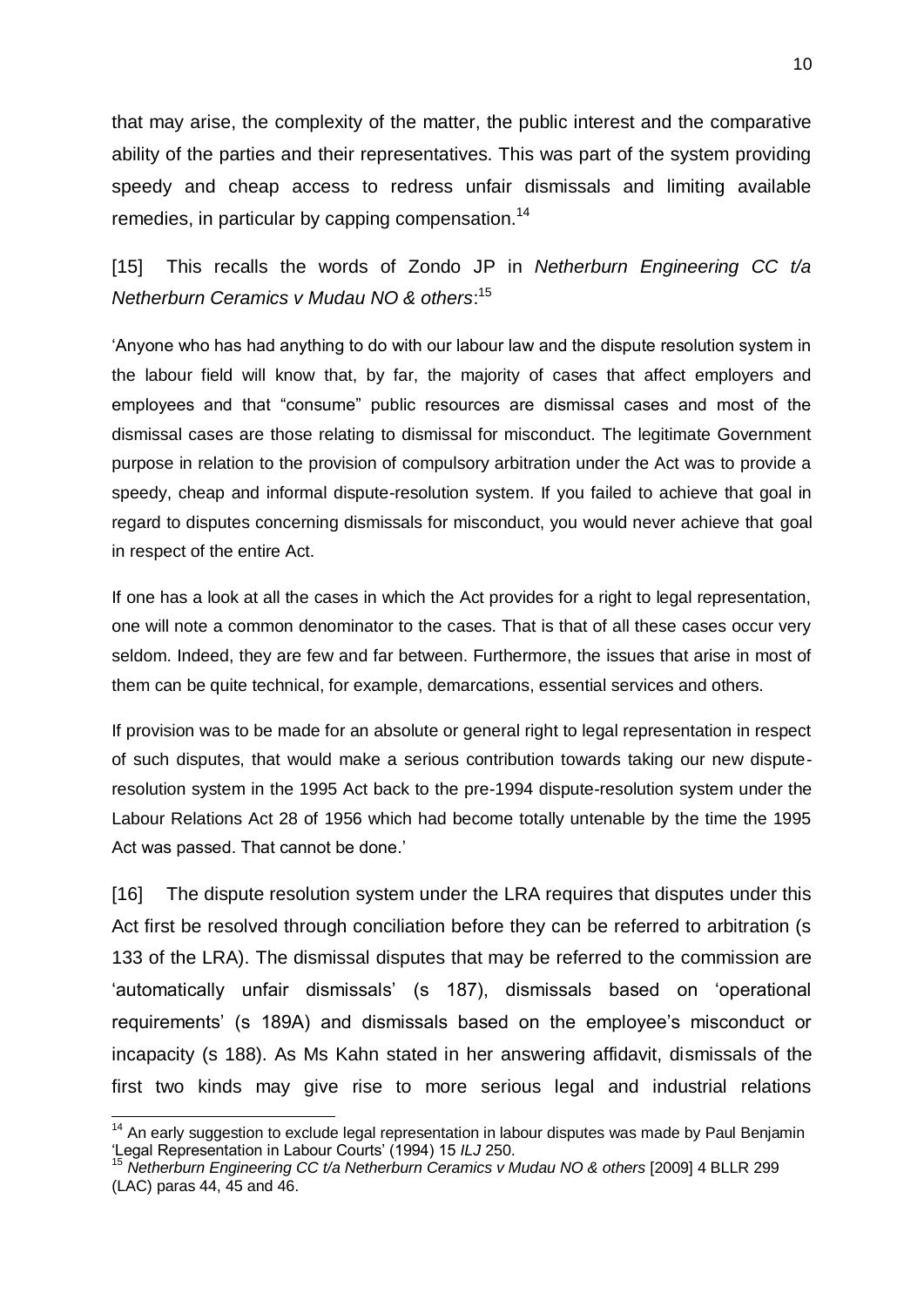consequences. Those in the third category, she continued, are regarded as the most common and least complicated disputes that arise in the workplace; they usually involve one worker only and not the whole workforce. It is thus in this sense that she termed them less 'serious'. No one can dispute that a dismissal may entail 'serious' consequences for an employee. This, however, is not the issue. The reason for limiting legal representation as provided for in the subrule is not the gravity of the consequences of the dismissal for the employee. Disputes of different kinds are resolved by the CCMA. In some legal representation may be had as of right. The latter category includes, *inter alia*, disputes concerning organisational rights, collective agreements, workplace fora and the disclosure of information.<sup>16</sup> See, for example, the disputes referred to in sections 22, 24, 38, 62 and 74 of the LRA. These disputes are inherently more technical and legalistic and often require the interpretation of contracts and legislation.<sup>17</sup> The subrule thus deals with a certain category of disputes, not involving organisational disputes, and it is legitimate to provide different methods of resolving them.<sup>18</sup>

[17] Dismissal disputes comprise more than 80 per cent of all matters referred to the CCMA. A large majority of these disputes concern disputes for misconduct and incapacity. The evidence of Ms Kahn shows that approximately 80 per cent of dismissal disputes relate to dismissals for misconduct. The statistics for the three years from 2008 to 2011 recorded the presence of a legal representative only in cases where awards were made. During this period some 68 137 awards in unfair dismissal cases were made: 1 948 relate to dismissals for incapacity and 30 559 to dismissals for misconduct. Legal representation was present in 6 028 of all unfair dismissal cases, and in 174 incapacity dismissal cases and in 2 975 misconduct dismissal matters. Ms Kahn attributes the apparent discrepancy in these figures to the fact that employees state that they do not know the reason for their dismissal. One or both parties have been legally represented in approximately 10 per cent of dismissal disputes that have proceeded to arbitration. There is no significant difference between cases where the parties are entitled to be represented as of right and those where their representation is subject to the commissioner's discretion.

-

<sup>16</sup> *Netherburn* para 39 per Musi JA.

<sup>17</sup> *Netherburn* para 40 per Musi JA.

<sup>18</sup> *Netherburn* para 40 per Musi JA.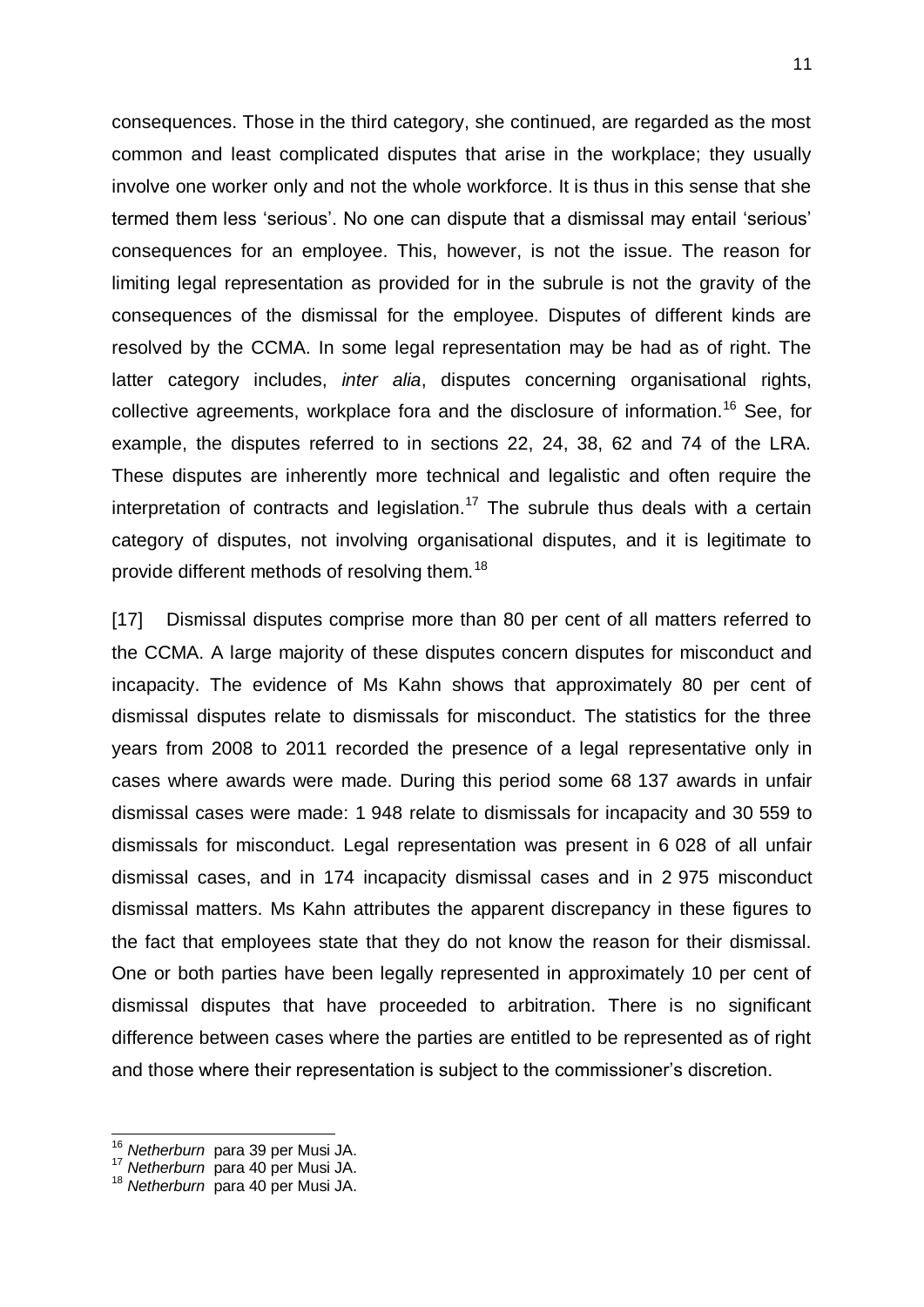#### Right to legal representation in the CCMA?

 $[18]$  The CCMA is not a court.<sup>19</sup> Arbitration proceedings in the CCMA constitute administrative action and a commissioner conducting a CCMA arbitration is performing an administrative function.<sup>20</sup> Administrative tribunals, generally, are required to take decisions that are consistent with  $PAJA<sup>21</sup>$  However, the Constitutional Court held that PAJA does not apply to the review of CCMA arbitrations and said that s 145 of the LRA was 'suffused' with the constitutional standard of reasonableness: namely whether the decision is such that it could not be reached by a reasonable decision maker.<sup>22</sup> The provisions of the LRA must be interpreted in compliance with the Constitution (s 3 of the LRA). Section 33(1) of the Constitution states that everyone has the right to administrative action that is lawful, reasonable and procedurally fair. But the contention that this requires there to be a right to legal representation in every case of a hearing before an administrative tribunal such as the CCMA, is contrary to long-standing and binding authority.

[19] The courts have consistently denied entitlement to legal representation as of right in fora other than courts of law. $^{23}$  As Innes CJ said: $^{24}$ 

‗No Roman-Dutch authority was quoted as establishing the right of legal representation before tribunals other than courts of law, and I know of none.'

The common law, however, recognises a right to a procedurally fair hearing in civil and administrative matters which may, in the circumstances of the case, require recognition of the right to legal representation.<sup>25</sup> The Bill of Rights expressly refers to the right 'to choose, and to consult with, a legal practitioner' (s  $35(2)(b)$ ), and 'to choose, and be represented by, a legal practitioner' (s 35(3)(*f*)), but this is said in the

<sup>&</sup>lt;sup>19</sup> Fredericks & others v MEC for Education and Training, Eastern Cape, & others 2002 (2) SA 693 (CC) paras 30-1; *Sidumo & another v Rustenburg Platinum Mines Ltd & others* 2008 (2) SA 24 (CC) paras 80 ff and paras 85-7.

<sup>&</sup>lt;sup>20</sup> Sidumo & another v Rustenburg Platinum Mines Ltd & others 2008 (2) SA 24 (CC) paras 80 ff and paras 88 and 140.

<sup>21</sup> Cf *Bato Star Fishing (Pty) Ltd v Minister of Environmental Affairs & others* 2004 (4) SA 490 (CC) paras 25-26.

<sup>&</sup>lt;sup>22</sup> Sidumo & another v Rustenburg Platinum Mines Ltd & others 2008 (2) SA 24 (CC) paras 80 ff and para 104. See *Herholdt v Nedbank Ltd* (701/2012) [2013] ZASCA 97 (5 September 2013) para 12. <sup>23</sup> *Dabner v South African Railways and Harbours* 1920 AD 583 at 598; *Hamata & another v Chairperson, Peninsula Technikon Internal Disciplinary Committee & others* 2002 (5) SA 449 (SCA) paras 5 ff; *MEC: Department of Finance, Economic Affairs & Tourism, Northern Province v Mahumani* [2005] 2 All SA 479 (SCA) para 11.

<sup>24</sup> *Dabner v South African Railways and Harbours* 1920 AD 583 at 598.

<sup>25</sup> *Hamata* para 5.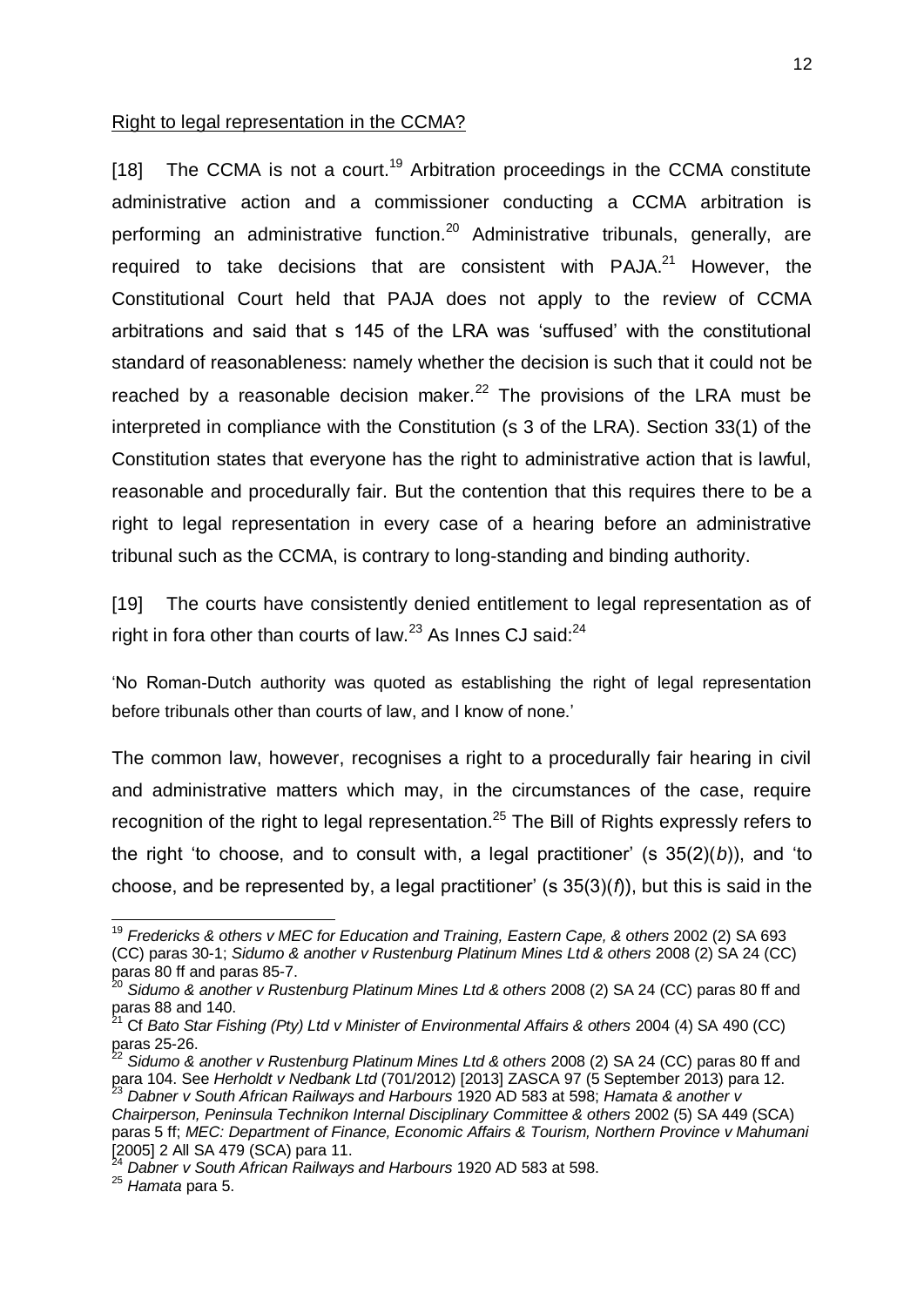context of an arrest for allegedly committing an offence (s 35(1)) and the right to a fair criminal trial (s 35(3)). Section 33 dealing with just administrative action contains no reference to such a right.<sup>26</sup> Nor does PAJA, which was enacted to give effect to the right to administrative action that is lawful, reasonable and procedurally fair and to the right to be given written reasons where rights have been adversely affected, refer to such an absolute right.<sup>27</sup> Instead it confirms the common law.<sup>28</sup> In *Hamata* Marais JA concluded:<sup>29</sup>

‗In short, there is no constitutional imperative regarding legal representation in administrative proceedings discernible, other than flexibility to allow for legal representation but, even then, only in cases where it is truly required in order to attain procedural fairness.'

He further said that, although there was no common law imperative to allow legal representation, the common law nevertheless required disciplinary proceedings to be fair and if: $30$ 

‗in order to achieve such fairness in a particular case legal representation may be necessary, a diciplinary body must be taken to have been intended to have the power to allow it in the exercise of its discretion unless, of course, it has plainly and unambiguously been deprived of any such discretion'.

#### Section 3(3)(*a*) of PAJA

[20] Tuchten J found that rule 25(1)(*c*) was inconsistent with s 3(3)(*a*) of PAJA because the subrule rule did not confer a discretion in a serious case which was not also complex. I do not think that PAJA applies to the procedures adopted by CCMA arbitrators. Neither s 33 of the Constitution nor PAJA precludes specialised legislative regulation of administrative action alongside general legislation such as PAJA. However, such specialised regulation must comply and be consistent with s 33.<sup>31</sup> PAJA, as I have said, does not apply to the review of CCMA arbitrations. The LRA sets out in specific terms in ss 138 and 142 how CCNA arbitrations are to be

 $^{29}$  Para 11.

 $\overline{a}$ <sup>26</sup> *Hamata* para 8.

<sup>27</sup> *Hamata* para 9.

<sup>28</sup> Referring to *Bel Porto School Governing Body & others v Premier, Western Cape & another* 2002 (3) SA 265 (CC) at 295G. See *Minister of Public Works & others v Kyalami Ridge Environmental Association & another (Mukhwevho Intervening)* 2001 (3) SA 1151 (CC) para 101.

<sup>30</sup> *Hamata* para 23 and see *MEC: Department of Finance, Economic Affairs & Tourism, Northern Province v Mahumani* [2005] 2 All SA 479 (SCA) para 11.

<sup>&</sup>lt;sup>31</sup> Sidumo & another v Rustenburg Platinum Mines Ltd & others 2008 (2) SA 24 (CC) para 91.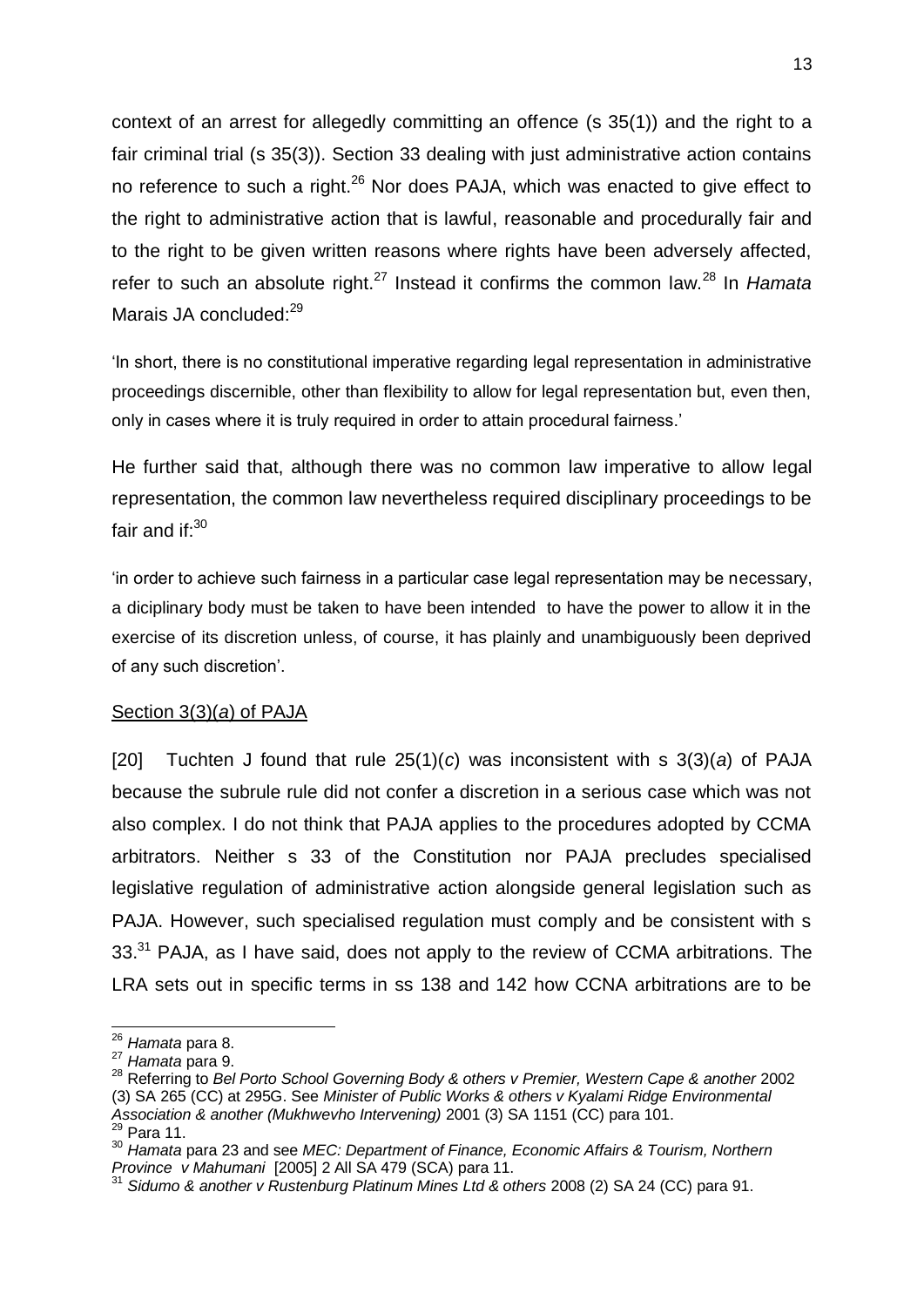conducted. The reasoning that led the theConstitutional Court in *Sidumo* to hold that the LRA created a self-contained regime for reviews of arbitration awards equally applies to the separate regime it created in those sections for the fair conduct of arbitrations by the CCMA. PAJA was accordingly inapplicable in this case.

[21] In any event, Tuchten J in coming to his conclusion ignored the impact of the discretion afforded a commissioner by the subrule. A request for legal representation may be made at any time and not necessarily at the outset of the arbitration. The subrule indeed allows the commissioner considerable latitude in allowing legal representation. It may be allowed where the commissioner and all the parties agree. In addition, the commissioner may allow it in exercising his or her discretion when he or she considers that it is ‗unreasonable to expect a party to deal with the dispute without legal representation' after consideration of the listed factors. The listed factors are: the nature of the questions of law raised by the dispute; the complexity of the dispute; the public interest; and the comparative ability of the opposing parties or their representatives to deal with the dispute. The subrule does not disallow other forms of representation. Nor does it exclude the consideration of other relevant considerations.<sup>32</sup> These factors may well, in a given case, include the seriousness of the individual consequences of a dismissal, assuming that this is not already encompassed by the subrule, which I doubt. $33$  The commissioner must, if satisfied that it is appropriate to do so, also determine a dispute about legal representation if one of the parties objects or if he or she suspects that the representative does not qualify in terms of the rule. In addition, in terms of s 191(6) of the LRA the Director of the CCMA must on request by a party refer a dispute about the fairness of a dismissal or an unfair labour practice to the Labour Court after considering the reason for the dismissal, the questions of law raised, the complexity of the dispute, any conflicting arbitration awards and the public interest. A party is of right entitled to legal representation in the Labour Court (s 161). The subrule and other provisions of the LRA are therefore sufficiently flexible to allow for legal representation in deserving cases.

#### Rationality of the rule

<sup>32</sup> Cf *MEC: Department of Finance, Economic Affairs & Tourism, Northern Province v Mahumani* [2005] 2 All SA 479 (SCA) para 12: it could not have been intended to limit the commissioner to the listed factors only.

<sup>33</sup> Cf *Dladla v Administrator, Natal* 1995 (3) SA 769 (N) at 777B-D.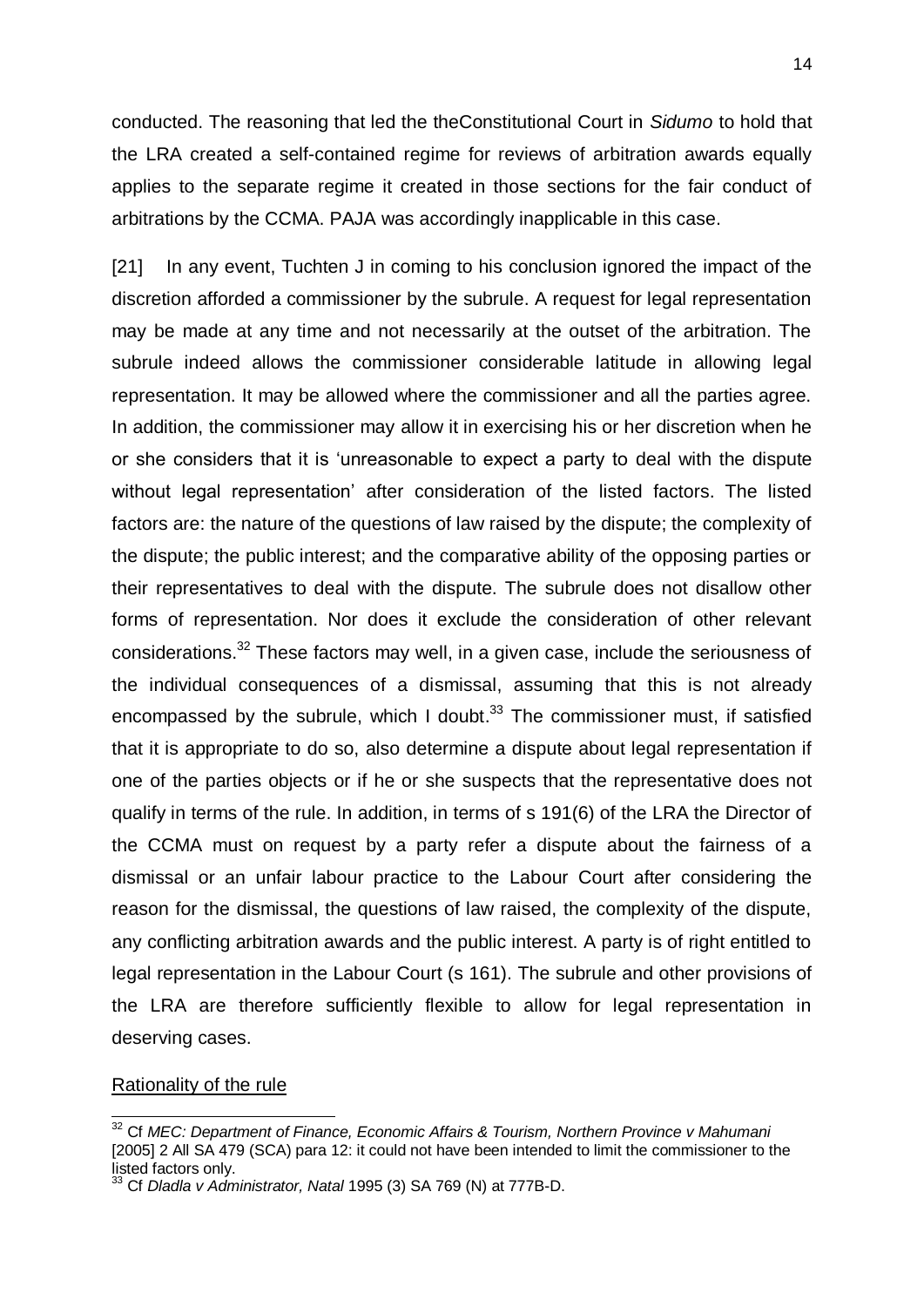[22] Tuchten J concluded that the subrule was arbitrary because it identifies one category of cases for diffferent treatment irrespective of the merits of the individual cases. The constitutional requirement of rationality is an incident of the rule of law which requires all public power to be sourced in law. When making laws the legislature is constrained to act rationally and not capriciously or arbitrarily. It must act to achieve a legitimate government purpose. A decision whether a legislative provision or scheme is rationally related to a governmental object entails an objective enquiry.<sup>34</sup> As it was stated by the Constitutional Court:<sup>35</sup>

'It is by now well settled that, where a legislative measure is challenged on the ground that it is not rational, the court must examine the means chosen in order to decide whether they are rationally related to the public good sought to be achieved.

It remains to be said that the requirement of rationality is not directed at testing whether legislation is fair or reasonable or appropriate. Nor is it aimed at deciding whether there are other or even better means that could have been used. Its use is restricted to the threshold question whether the measure the lawgiver has chosen is properly related to the public good it seeks to realise. If the measure fails on this count, that is indeed the end of the enquiry. The measure falls to be struck down as constitutionally bad.'

The fact that the subrule distinguishes between different kinds of cases does not per se render the rule irrational. $36$  The history of the subrule and the nature of the historical compromise reached show that the bulk of cases referred to the CCMA involve unfair dismissals for incapacity and misconduct. The legislature identified these matters as the appropriate category where the policy considerations underlying the need to exclude legal representation should find application. The courts cannot interfere with rational decisions that have been made lawfully on the ground that they consider a different decision preferable.<sup>37</sup> The judge in the court below disregarded the considered judgment of the experts who first drafted the LRA; the social partners at NEDLAC who endorsed their views on the proper approach to

<sup>&</sup>lt;sup>34</sup> Law Society of South Africa & others v Minister for Transport & another 2011 (1) SA 400 (CC)  $p_{\rm gas}$  and 33.

<sup>&</sup>lt;sup>35</sup> Law Society of South Africa & others v Minister for Transport & another 2011 (1) SA 400 (CC) paras 34 and 35 and *Pharmaceutical Manufacturers Association of SA & another: In re Ex parte President of the Republic of South Africa & others* 2000 (2) SA 674 (CC) paras 85 and 86 and see *Affordable Medicines Trust & others v Minister of Health & others* 2006 (3) SA 247 (CC) paras 75-78. <sup>36</sup> *Prinsloo v Van der Linde & another* 1997 (3) SA 1012 (CC) para 25; *President of the Republic of South Africa & another v Hugo* 1997 (4) SA 1 (CC) para 31.

<sup>37</sup> *Bel Porto School Governing Body & others v Premier, Western Cape & another* 2002 (3) SA 265 (CC) para 45.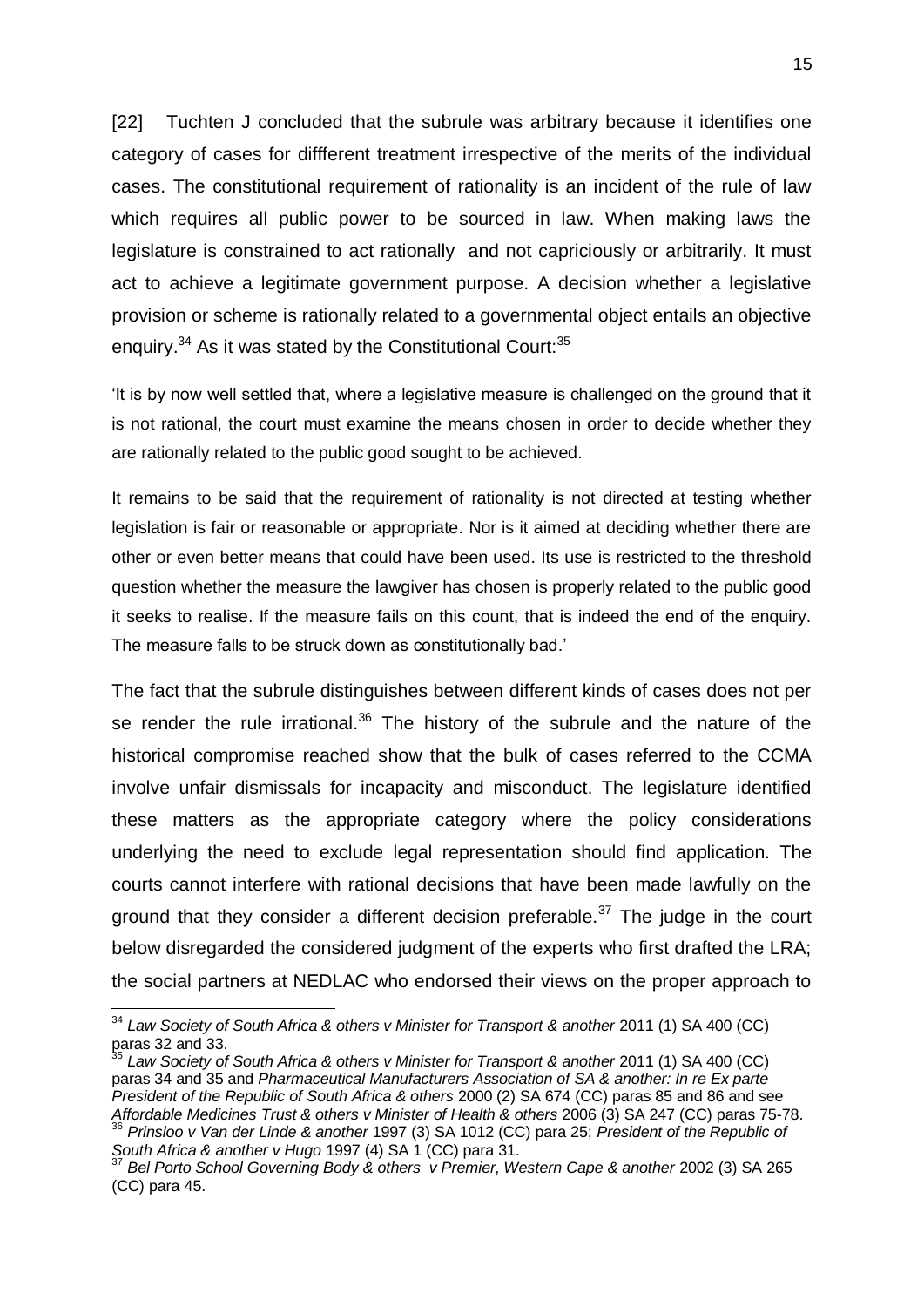legal representation before the CCMA and the extensive experience of the CCMA and the labour courts that an automatic right to legal representation in these cases was inconsistent with the aim of expeditious and inexpensive resolution of these disputes. He did so without any evidence to support his own views.

## Section 9(3) of the Constitution

[23] Section 9(3) of the Constitution provides that the State may not unfairly discriminate, directly or indirectly, against anyone on one or more grounds, including race, gender etc.<sup>38</sup>

[24] The Law Society challenged the subrule apparently on the basis that it unfairly discriminates against legal practitioners who are admitted as attorneys and advocates and are in private practice. It contended that whereas directors of companies, and other legal persons, members of close corporations and trade union officials may as of right appear in any arbitration, legal practitioners may do so in dismissal cases for misconduct or incapacity only at the discretion of the commissioner. Nor, the argument went, is there a similar prohibition against a union official or director of a company who may be legally qualified. However, it is not the case of the Law Society that its members were denied recognition of their inherent dignity by the subrule.<sup>39</sup> nor that the alleged discrimination relates to one or more of the grounds listed in chapter 2 of the Equality Act.<sup>40</sup> This is fatal to its contentions as the jurisprudence of the Constitutional Court amply demonstrates that infringements of equality rights are inextricably linked to infringements of dignity and there are none in this case.

### Freedom of trade

 $\overline{1}$ 

[25] The Law Society also relied on s 22 of the Constitution to challenge the validity of the subrule. The section ensures that '[e]very citizen has the right to choose their trade, occupation or profession freely. The practice of a trade, ocupation or professsion may be regulated by law'. The Law Society's founding

 $38$  The Law Society also relied on the Equality Act but did not provide any factual basis for its contentions. See Iain Currie and Johan de Waal *The Bill of Rights Handbook* (2013) 6ed at 244-249. <sup>39</sup> *Prinsloo v Van der Linde & another* 1997 (3) SA 1012 (CC) para 31; *President of the Republic of* 

*South Africa & another v Hugo* 1997 (4) SA 1 (CC) para 41; *Harksen v Lane NO & others* 1998 (1) SA 300 (CC) para 50.

<sup>&</sup>lt;sup>40</sup> Currie and De Waal at 244 ff.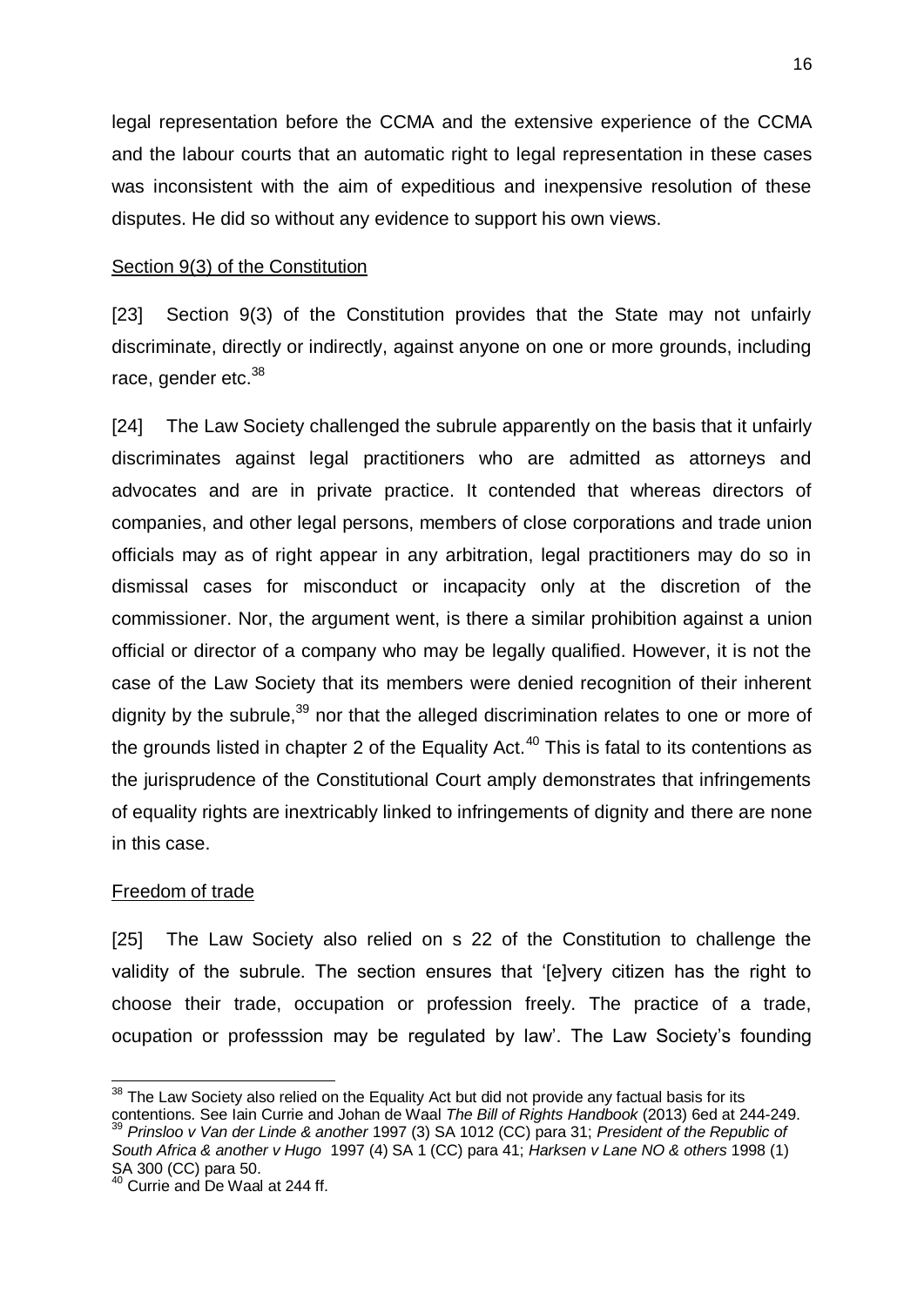papers barely deal with the effect of the subrule on its members' choice of a trade, occupation or profession. The deponent stated that the effect of the rule was to exclude practising attorneys and advocates from proceedings for which he or she was particularly skilled. Section 22 embraces both the right to choose a profession and the right to practise the chosen profession.<sup>41</sup> Limitations on the right to freely choose a profession, it was said.<sup>42</sup> are not to be lightly tolerated:

‗But we live in a modern and industrial world of human interdependence and mutual responsibility. Indeed we are caught in an inescapable network of mutuality. Provided it is in the public interest and not arbitrary or capricious, regulation of vocational activity for the protection both of the persons involved in it and of the community at large affected by it is to be both expected and welcomed.'

The rule does not purport to regulate entry into the profession, nor does it affect the continuing choice of practitioners to remain in the profession.<sup>43</sup> It only impacts on a litigant's right to be represented in a particular forum. For the reasons considered above the subrule meets the rationality standard.<sup>44</sup>

## Section 34 of the Constitution

[26] The Law Society contended that the subrule was in conflict with s 34 of the Constitution. Section 34 provides:

‗Everyone has the right to have any dispute that can be resolved by the application of law decided in a fair public hearing before a court or, where appropriate, another independent and impartial tribunal or forum.'

In advancing this contention the Law Society relied on *Badingdawo & others v Head of the Nyanda Regional Authority & another: Hlantlalala v Head of the Western Tembuland Regional Authority & others*, <sup>45</sup> a judgment in which Madlanga J held that, despite the absence of a provision to that effect in the Interim Constitution 200 of

<sup>-</sup><sup>41</sup> Affordable Medicines Trust & others v Minister of Health & others 2006 (3) SA 247 (CC) para 66.

<sup>42</sup> *Affordable Medicines Trust & others v Minister of Health & others* 2006 (3) SA 247 (CC) para 60.

<sup>43</sup> Cf *Affordable Medicines Trust & others v Minister of Health & others* 2006 (3) SA 247 (CC) para 69.

<sup>&</sup>lt;sup>44</sup> No argument was addressed by the Law Society on the question whether a valid limitation of s 22 in terms of s 36 of the Constitution was involved.

<sup>45</sup> *Badingdawo & others v Head of the Nyanda Regional Authority & another: Hlantlalala v Head of the Western Tembuland Regional Authority & others* 1998 (2) SACR 16 (Tk) at 31B. Cf *Attorney-General of Lesotho v Mopa* 2002 (6) BCLR 645 (Les, CA).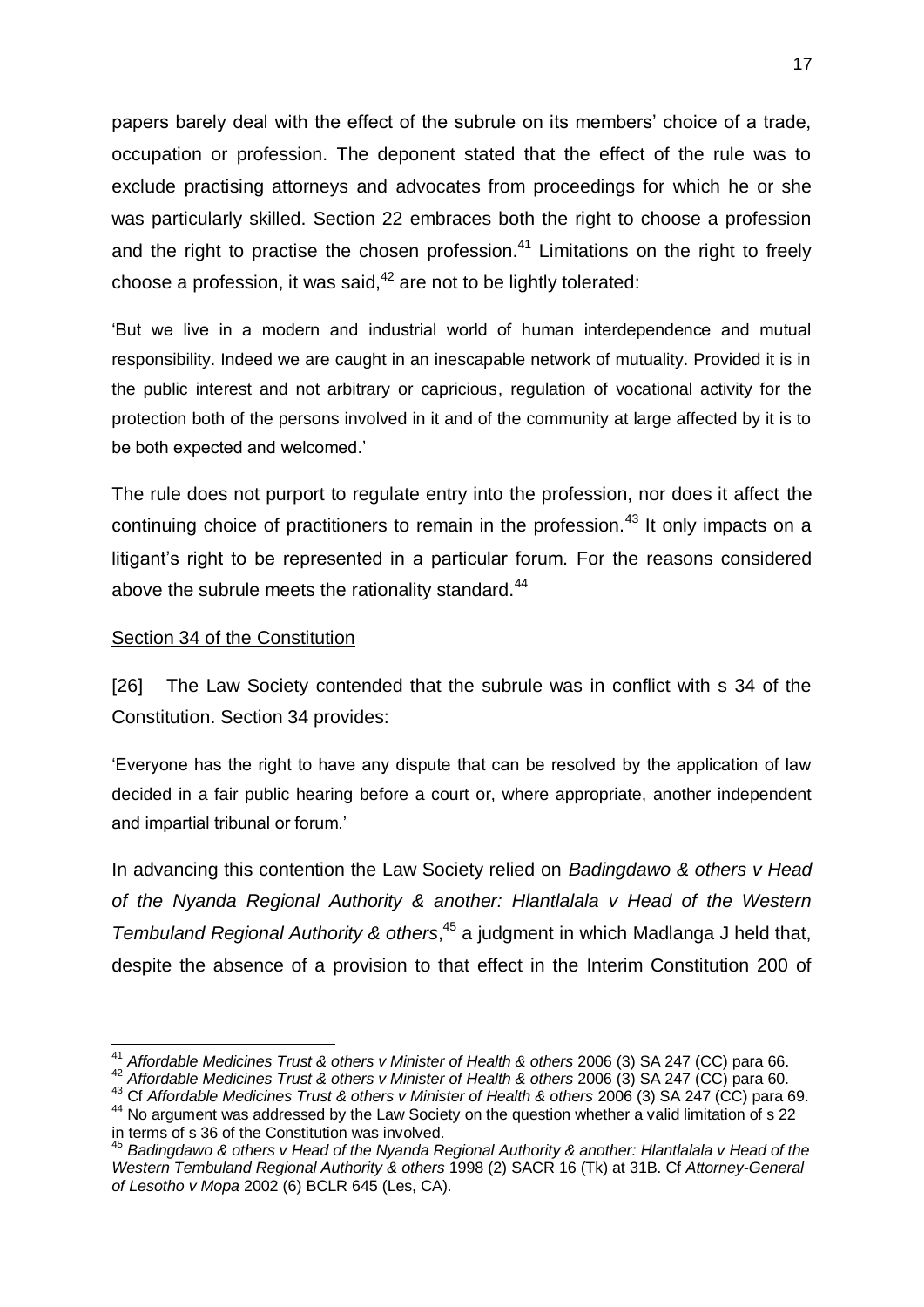1993, a party to civil proceedings was entitled to legal representation as of right, because:

‗[T]he right of access to court and of having justiciable disputes settled by courts would be rendered entirely nugatory if, in respect of civil proceedings, it were to be held that there is no constitutional right to legal representation.'

However, he was dealing with regional authority courts established under the Regional Authority Courts Act 13 of 1982 (Transkei), which are courts and not administrative tribunals. There is no unqualified constitutional right to legal representation before administrative tribunals.<sup>46</sup> As I have said above, the Law Society did not present any evidence that the subrule works hardship on parties to CCMA arbitrations or point to any instance where there has been a refusal of legal representation prejuding a party.

[27] For all these reasons the appeal should be upheld.

## Order

- 1. The appeal is upheld with costs including the costs of two counsel.
- 2. The order of the court below is set aside and replaced with the following: ‗The application is dismissed with costs including the costs of two counsel.'

F R MALAN JUDGE OF APPEAL

 $\_$ 

<sup>-</sup> $46$  See above paras 18 and 19.